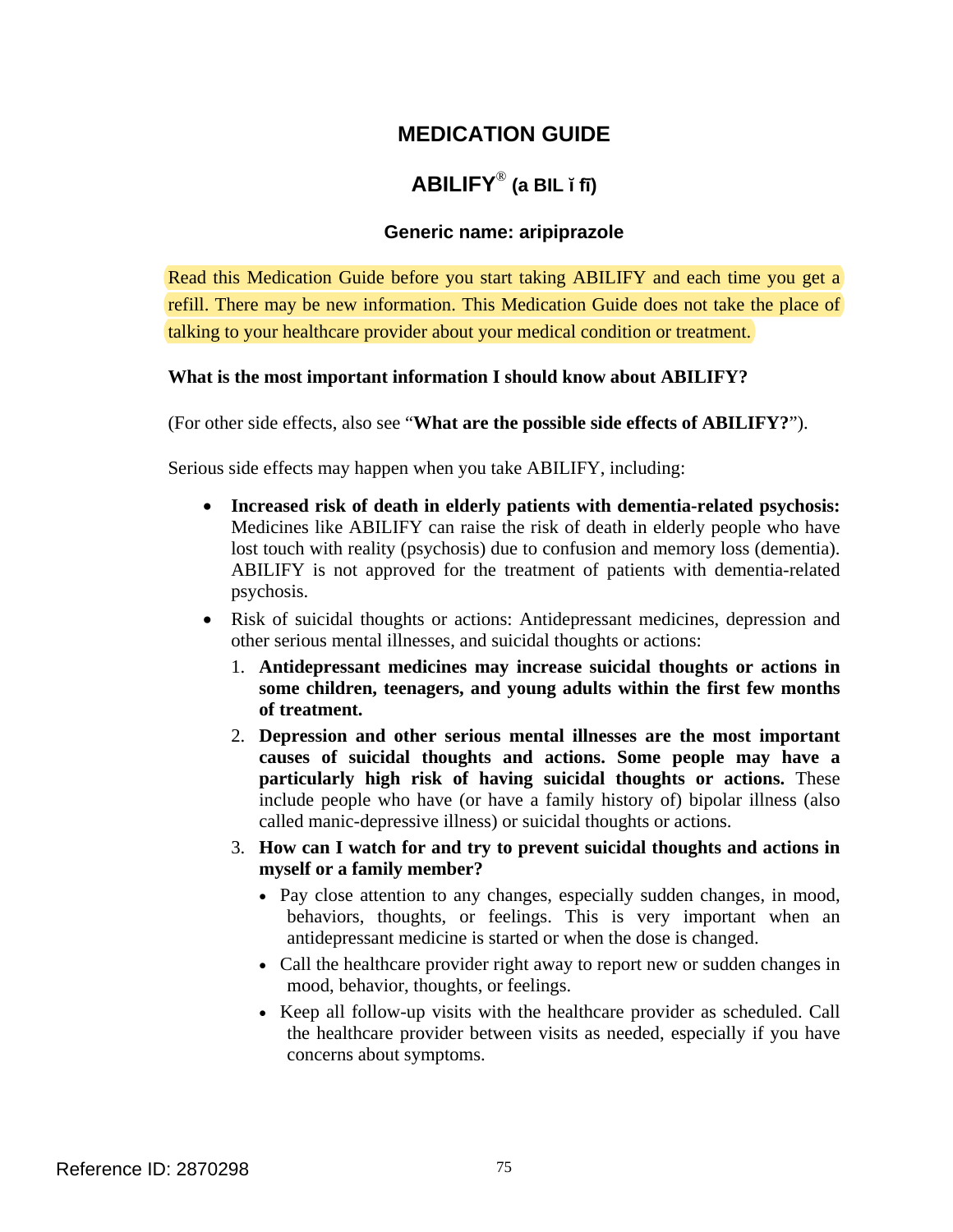**Call a healthcare provider right away if you or your family member has any of the following symptoms, especially if they are new, worse, or worry you:** 

- thoughts about suicide or dying
- attempts to commit suicide
- new or worse depression
- new or worse anxiety
- feeling very agitated or restless
- panic attacks
- trouble sleeping (insomnia)
- new or worse irritability
- acting aggressive, being angry, or violent
- acting on dangerous impulses
- an extreme increase in activity and talking (mania)
- other unusual changes in behavior or mood

### **What else do I need to know about antidepressant medicines?**

- • **Never stop an antidepressant medicine without first talking to a healthcare provider.** Stopping an antidepressant medicine suddenly can cause other symptoms.
- • **Antidepressants are medicines used to treat depression and other illnesses.** It is important to discuss all the risks of treating depression and also the risks of not treating it. Patients and their families or other caregivers should discuss all treatment choices with the healthcare provider, not just the use of antidepressants.
- **Antidepressant medicines have other side effects.** Talk to the healthcare provider about the side effects of the medicine prescribed for you or your family member.
- • **Antidepressant medicines can interact with other medicines.** Know all of the medicines that you or your family member takes. Keep a list of all medicines to show the healthcare provider. Do not start new medicines without first checking with your healthcare provider.
- • **Not all antidepressant medicines prescribed for children are FDA approved for use in children.** Talk to your child's healthcare provider for more information.

### **What is ABILIFY?**

### **ABILIFY is a prescription medicine used to treat:**

- schizophrenia in people age 13 years and older.
- bipolar I disorder in people age 10 years and older, including:
	- manic or mixed episodes that happen with bipolar I disorder.
	- manic or mixed episodes that happen with bipolar I disorder, when used with the medicine lithium or valproate.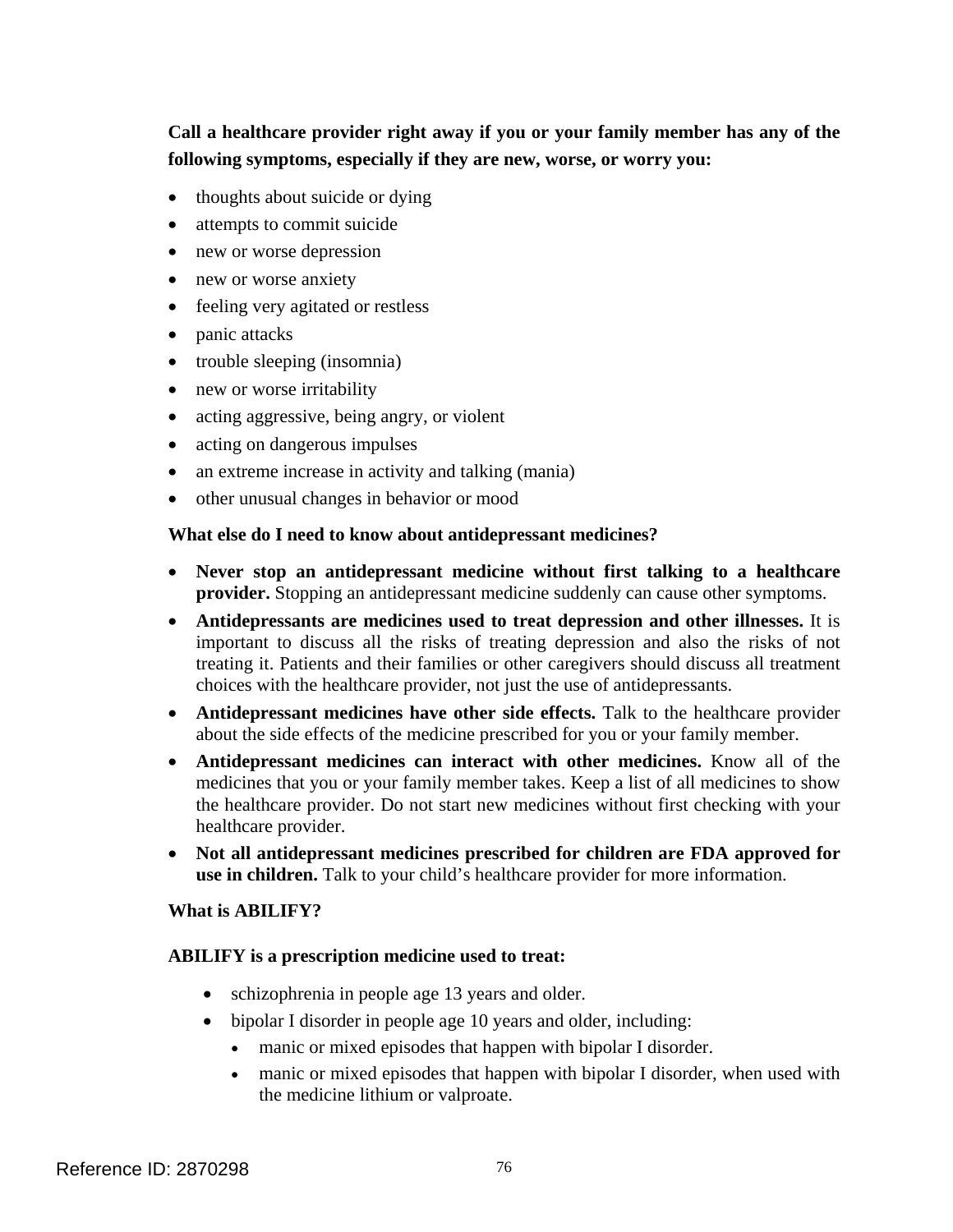- long-term treatment of bipolar I disorder.
- major depressive disorder in adults, as an add-on treatment to an antidepressant medicine when you do not get better with an antidepressant alone.
- irritability associated with autistic disorder in children and adolescents ages 6 to 17 years old.
- agitation associated with schizophrenia or bipolar disorder.

### **The symptoms of schizophrenia include:**

- losing touch with reality (psychosis)
- seeing things or hearing voices that are not there (hallucinations)
- believing things that are not true (delusions)
- being suspicious (paranoia)
- disorganized speech and thinking
- bizarre behavior

### **The symptoms of bipolar I disorder include:**

- extreme mood swings that include feeling depressed and high or irritable mood
- talking too fast and too much
- impulsive behavior
- having more energy and restlessness than usual
- needing less sleep than usual

### **The symptoms of major depressive disorder (MDD) include:**

- feeling of sadness and emptiness
- loss of interest in activities that you once enjoyed and loss of energy
- problems focusing and making decisions
- feeling of worthlessness or guilt
- changes in sleep or eating patterns
- thoughts of death or suicide

### **The symptoms of irritability associated with autistic disorder include:**

- aggressive behavior towards others
- intentionally trying to harm oneself
- temper tantrums
- quickly changing moods

## **The symptoms of agitation associated with schizophrenia or bipolar disorder include:**

• hostility or aggressive behavior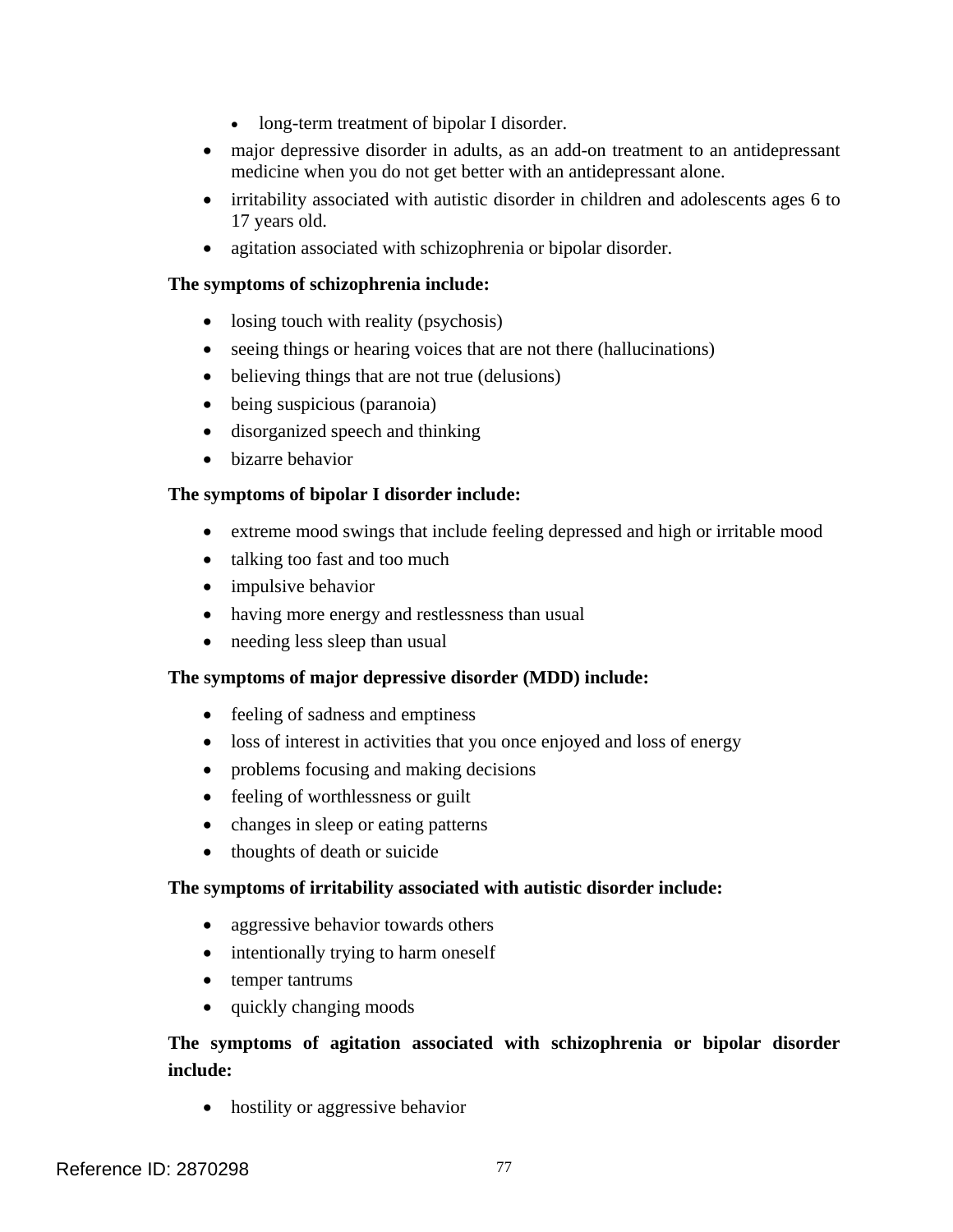- agitation and inner tension
- self-exhausting behavior

### **What should I tell my healthcare provider before taking ABILIFY?**

Before taking ABILIFY, tell your healthcare provider if you have or had:

- diabetes or high blood sugar in you or your family; your healthcare provider should check your blood sugar before you start ABILIFY and also during therapy.
- seizures (convulsions).
- low or high blood pressure.
- heart problems or stroke.
- pregnancy or plans to become pregnant. It is not known if ABILIFY will harm your unborn baby.
- breast-feeding or plans to breast-feed. It is not known if ABILIFY will pass into your breast milk. You and your healthcare provider should decide if you will take ABILIFY or breast-feed. You should not do both.
- low white blood cell count.
- phenylketonuria. ABILIFY DISCMELT Orally Disintegrating Tablets contain phenylalanine.
- any other medical conditions.

**Tell your healthcare provider about all the medicines that you take or recently have taken**, including prescription medicines, non-prescription medicines, herbal supplements, and vitamins.

ABILIFY and other medicines may affect each other causing possible serious side effects. ABILIFY may affect the way other medicines work, and other medicines may affect how ABILIFY works.

Your healthcare provider can tell you if it is safe to take ABILIFY with your other medicines. Do not start or stop any medicines while taking ABILIFY without talking to your healthcare provider first. Know the medicines you take. Keep a list of your medicines to show your healthcare provider and pharmacist when you get a new medicine.

### **How should I take ABILIFY?**

- Take ABILIFY exactly as your healthcare provider tells you to take it. Do not change the dose or stop taking ABILIFY yourself.
- ABILIFY can be taken with or without food.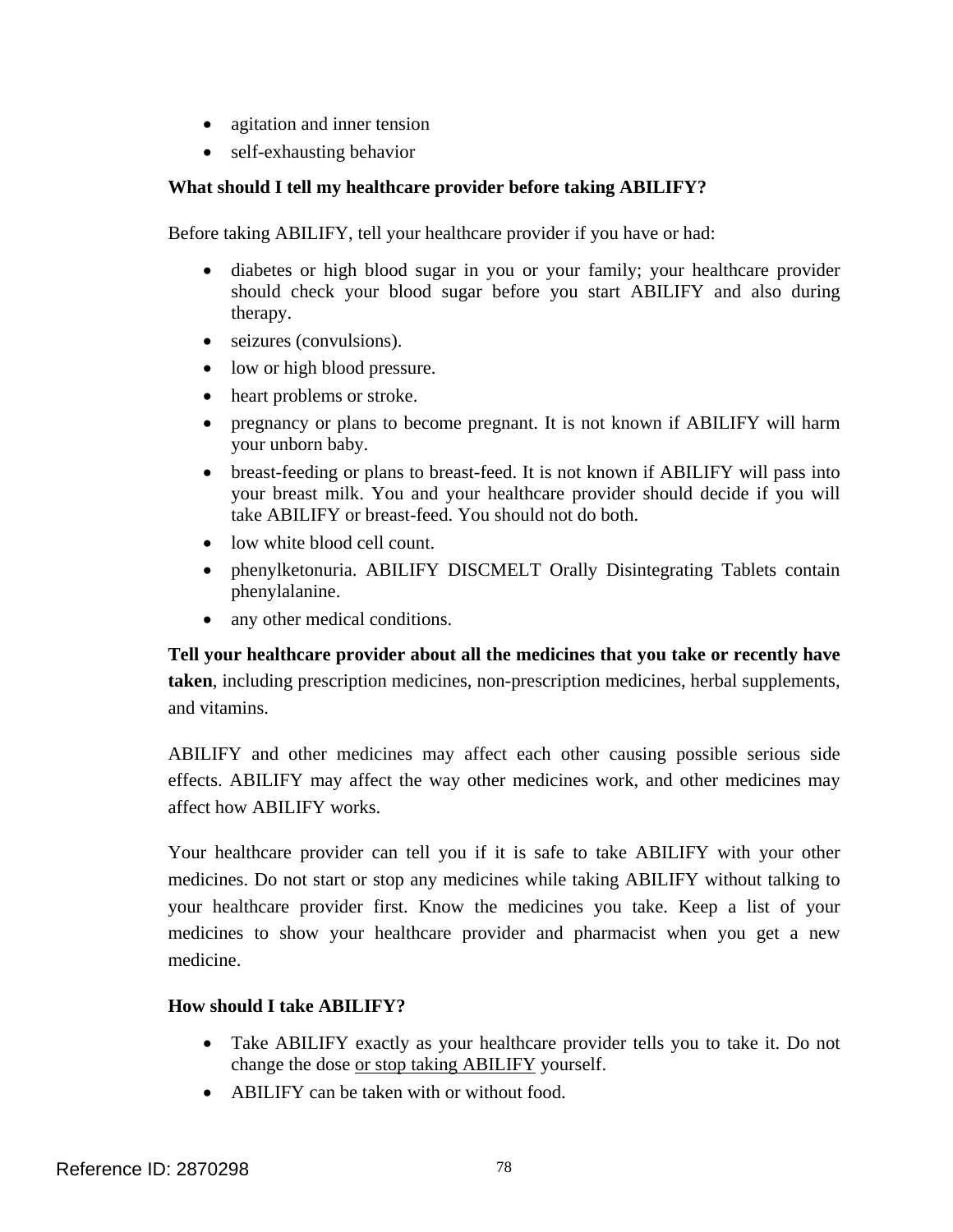- ABILIFY tablets should be swallowed whole.
- If you miss a dose of ABILIFY, take the missed dose as soon as you remember. If it is almost time for the next dose, just skip the missed dose and take your next dose at the regular time. Do not take two doses of ABILIFY at the same time.
- If you have been prescribed ABILIFY DISCMELT, take it as follows:
	- Do not open the blister until ready to take the DISCMELT tablet.
	- To remove one DISCMELT tablet, open the package and peel back the foil on the blister to expose the tablet.
	- Do not push the tablet through the foil because this could damage the tablet.
	- Immediately upon opening the blister, using dry hands, remove the tablet and place the entire ABILIFY DISCMELT Orally Disintegrating Tablet on the tongue.
	- Tablet disintegration occurs rapidly in saliva. It is recommended that ABILIFY DISCMELT be taken without liquid. However, if needed, it can be taken with liquid.
	- Do not attempt to split the DISCMELT tablet.
- If you take too much ABILIFY, call your healthcare provider or poison control center at 1-800-222-1222 right away, or go to the nearest hospital emergency room.

### **What should I avoid while taking ABILIFY?**

- Do not drive, operate heavy machinery, or do other dangerous activities until you know how ABILIFY affects you. ABILIFY may make you drowsy.
- Do not drink alcohol while taking ABILIFY.
- Avoid getting over-heated or dehydrated.
	- Do not over-exercise.
	- In hot weather, stay inside in a cool place if possible.
	- Stay out of the sun. Do not wear too much or heavy clothing.
	- Drink plenty of water.

### **What are the possible side effects of ABILIFY?**

### **Serious side effects have been reported with ABILIFY including:**

## **Also see "What is the most important information I should know about ABILIFY?" at the beginning of this Medication Guide.**

• **Neuroleptic malignant syndrome (NMS):** Tell your healthcare provider right away if you have some or all of the following symptoms: high fever, stiff muscles, confusion, sweating, changes in pulse, heart rate, and blood pressure. These may be symptoms of a rare and serious condition that can lead to death. Call your healthcare provider right away if you have any of these symptoms.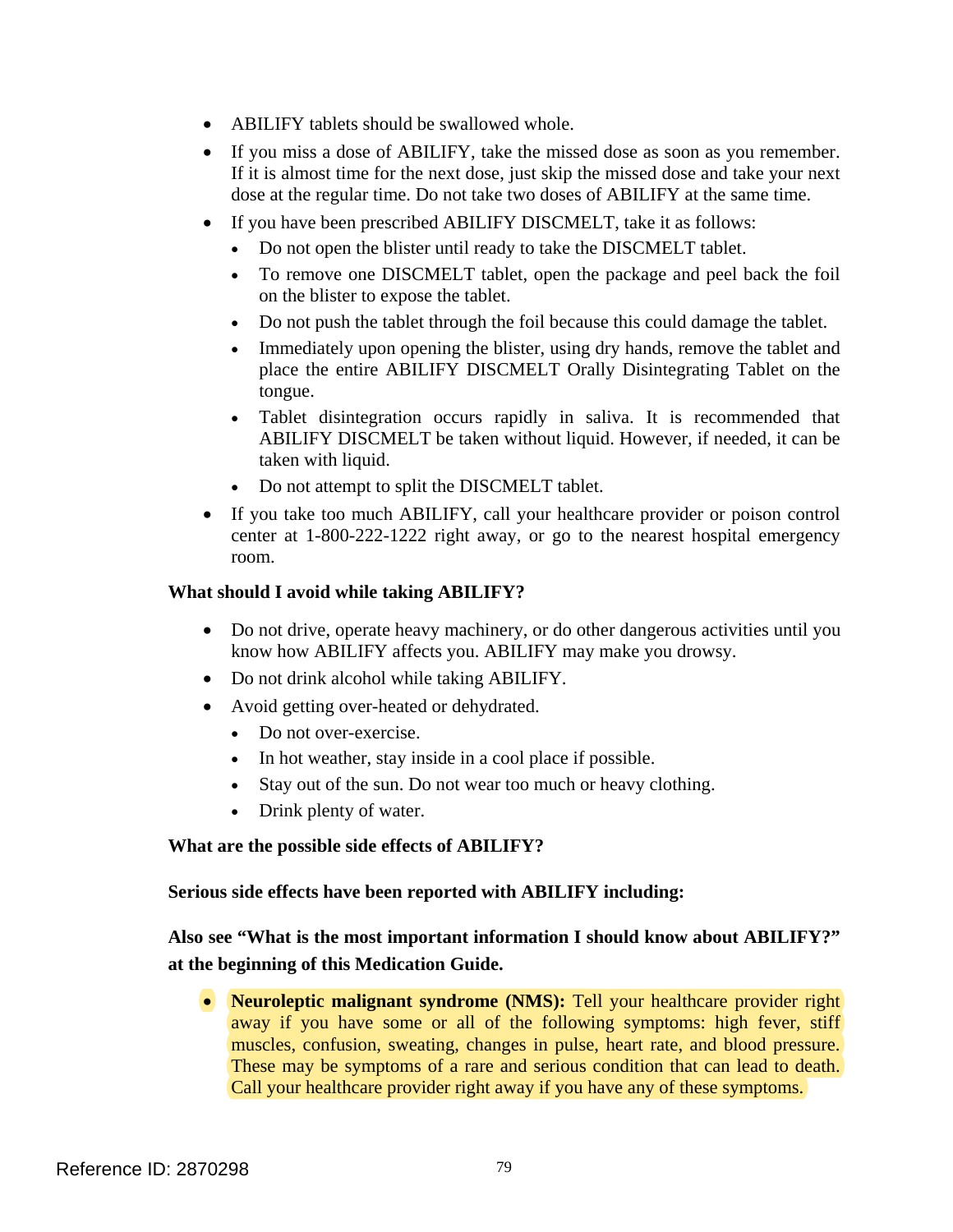- • **High blood sugar (hyperglycemia):** Increases in blood sugar can happen in some people who take ABILIFY. Extremely high blood sugar can lead to coma or death. If you have diabetes or risk factors for diabetes (such as being overweight or a family history of diabetes), your healthcare provider should check your blood sugar before you start ABILIFY and during therapy.
- • **Difficulty swallowing:** may lead to aspiration and choking.

**Call your healthcare provider if you have any of these symptoms of high blood sugar while taking ABILIFY:** 

- feel very thirsty
- need to urinate more than usual
- feel very hungry
- feel weak or tired
- feel sick to your stomach
- feel confused, or your breath smells fruity.
- **Tardive dyskinesia:** Call your healthcare provider about any movements you cannot control in your face, tongue, or other body parts. These may be signs of a serious condition. Tardive dyskinesia may not go away, even if you stop taking ABILIFY. Tardive dyskinesia may also start after you stop taking ABILIFY.
- • **Orthostatic hypotension (decreased blood pressure):** lightheadedness or fainting when rising too quickly from a sitting or lying position.
- • **Low white blood cell count**
- • **Seizures (convulsions)**

#### **Common side effects with ABILFY in adults include:**

- 
- vomiting anxiety
- constipation insomnia
- 
- dizziness

#### **Common side effects with ABILIFY in children include:**

- feeling sleepy insomnia
- • headache nausea
- 
- 
- 
- nausea inner sense of restlessness/need to move (akathisia)
	-
	-
	- **headache restlessness** 
		-
		-
- vomiting stuffy nose
- fatigue veight gain
- increased appetite  **uncontrolled movement such as** restlessness, tremor, muscle stiffness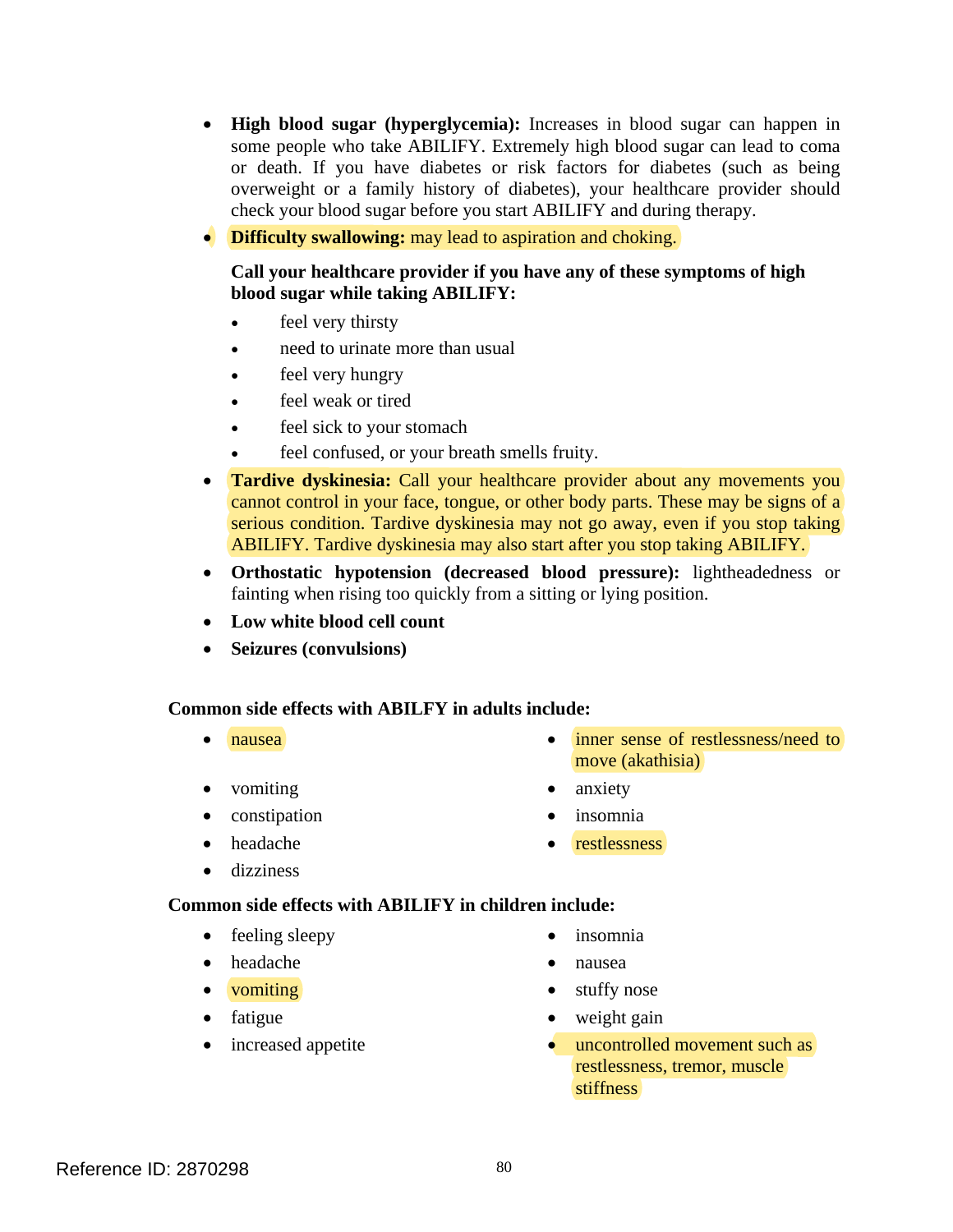These are not all the possible side effects of ABILIFY. For more information, ask your healthcare provider or pharmacist.

Call your doctor for medical advice about side effects. You may report side effects to FDA at 1-800-FDA-1088.

### **How should I store ABILIFY?**

- Store ABILIFY at room temperature, between 59 $\degree$ F to 86 $\degree$ F (15 $\degree$ C to 30 $\degree$ C).
- Opened bottles of ABILIFY Oral Solution can be used for up to 6 months after opening, but not beyond the expiration date on the bottle.

Keep ABILIFY and all medicines out of the reach of children.

### **General information about ABILIFY**

Medicines are sometimes prescribed for purposes other than those listed in a Medication Guide. Do not use ABILIFY for a condition for which it was not prescribed. Do not give ABILIFY to other people, even if they have the same condition. It may harm them.

This Medication Guide summarizes the most important information about ABILIFY. If you would like more information, talk with your healthcare provider. You can ask your healthcare provider or pharmacist for information about ABILIFY that was written for healthcare professionals. For more information about ABILIFY visit www.abilify.com.

### **What are the ingredients in ABILIFY?**

**Active ingredient:** aripiprazole

### **Inactive ingredients:**

**Tablets:** cornstarch, hydroxypropyl cellulose, lactose monohydrate, magnesium stearate, and microcrystalline cellulose. Colorants include ferric oxide (yellow or red) and FD&C Blue No. 2 Aluminum Lake.

**ABILIFY DISCMELT Orally Disintegrating Tablets:** acesulfame potassium, aspartame (which contains phenylalanine), calcium silicate, croscarmellose sodium, crospovidone, crème de vanilla (natural and artificial flavors), magnesium stearate, microcrystalline cellulose, silicon dioxide, tartaric acid, and xylitol. Colorants include ferric oxide (yellow or red) and FD&C Blue No. 2 Aluminum Lake.

**ABILIFY Oral Solution:** disodium edetate, fructose (200 mg per mL), glycerin, dl-lactic acid, methylparaben, propylene glycol, propylparaben, sodium hydroxide, sucrose